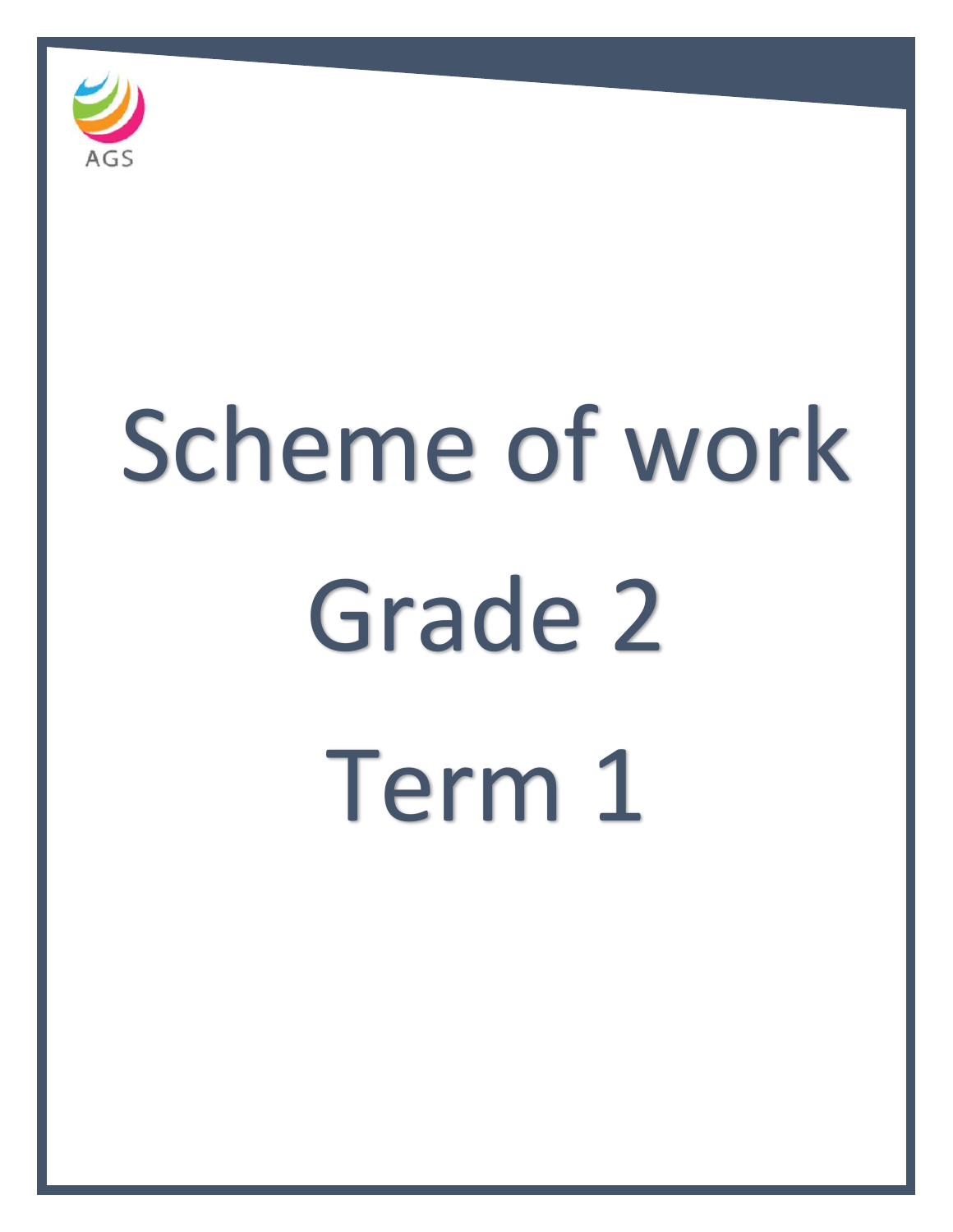

# **Unit 1**

Our first unit, 'Stories About Things We Know' focuses on fictional writing about Traditional Tales in a familiar setting. The unit is based around the book The Gingerbread Man. Learners will be encouraged to give opinions about stories, to retell and to innovate on texts to create their own versions.

The students will develop their vocabulary to describe characters and begin to understand how authors use speech.

#### **Aims and Objectives:**

#### **By the end of the unit, students will be able to:**

- read and follow stories in familiar settings with increasing fluency, expression and understanding
- identify and describe story settings and characters recognising that they may be from different times and places
- predict story endings
- make simple inferences
- comment on vocabulary choices and what impact they make within stories
- begin to develop stories with a setting, characters and a sequence of events
- begin to use dialogue in retelling and writing stories
- extend experiences and ideas through role play.

#### **Skills Development**

#### **During the course of this unit, students will:**

- continue to develop their familiarity with the reading, spelling and pronunciation of long vowel phonemes
- listen carefully and respond appropriately
- use past and present tenses with increasing accuracy
- develop their vocabulary and choose interesting words and phrases to describe people and places
- practise their handwriting
- speak with increased fluency and confidence and demonstrate 'attentive listening'.

#### **Unit 2**

Our second unit starts focusing on repetitive poetry. The children will read, analyse and understand the poem 'The magic box' by Kit Wright. They will create their own poems using expanded noun phrases and a growing use of vocabulary. We then move on to instructions. During this unit, students will read and follow instructions to create a complete, simple circuit. This will create strong cross curricular links with our IPC unit and Science curriculum.

Over this half term the children will develop an understanding of different text types, they will also be supported to increase their vocabulary and understanding of the English language.

#### **Aims and Objectives:**

**By the end of the unit, students will be able to:**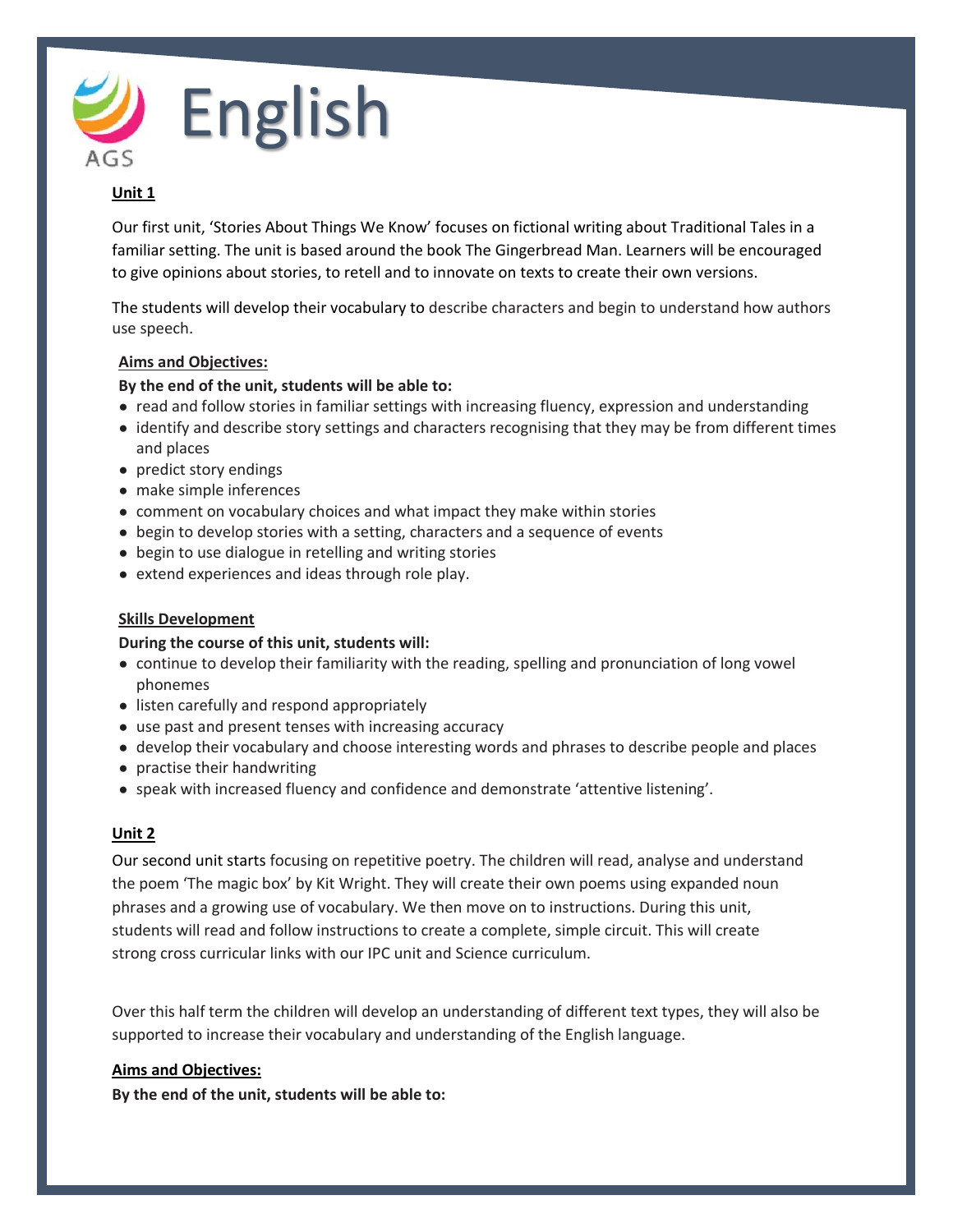- read and follow simple instructions
- find information in text and images in instructional texts
- read, speak and write instructions, recognising features of model texts
- understand the concept of simple notes in relation to full sentences
- use different organisational features when writing instructions
- write simple sentences joined by and
- speak and listen more confidently in group activities.

#### **Skills Development:**

#### **During the course of this unit, students will:**

- continue to develop their familiarity with the spelling and pronunciation of long vowel phonemes
- identify, read and spell words with more than two syllables
- respond to question words when reading and use them in writing
- develop their vocabulary to include interesting and precise topic-related words
- practise their handwriting
- speak with increased fluency and confidence and demonstrate 'attentive listening'.

#### **Assessment:**

The assessment of pupils' learning is always ongoing. Through verbal and written feedback, we provide pupils with support and advice in order to help them know and improve on their own next steps in the learning process in English.

During the term, pupils will complete independent pieces of writing, which we will use to assess a range of writing skills more generally. This provides us with feedback on how well your child is attaining relative to grade and curriculum expectations. Formatively, it provides feedback that will help us identify the next steps in writing for your child.

At the end of the year, pupils will complete a standardized based assessment: GL Assessment - Progress Test in English.

#### **Support at home:**

Research indicates that reading is a very strong determiner of how well your child will achieve in all areas of learning and we wish to foster a wonderful reading culture in our school. There is also a strong correlation between achievement and the number of books in your home. To help your child at home, please read with them daily. This can mean reading aloud to your child as well as listening to your child reading aloud to you. Reading can also take many forms; it might be reading signs when out and about, reading online material, games, magazines, subtitles on the television etc.

Please note the importance of 'Mother Tongue' – children's home and first language. It is crucial that children with English as an Additional Language continue to improve their first language in order to support their learning of English and additional languages.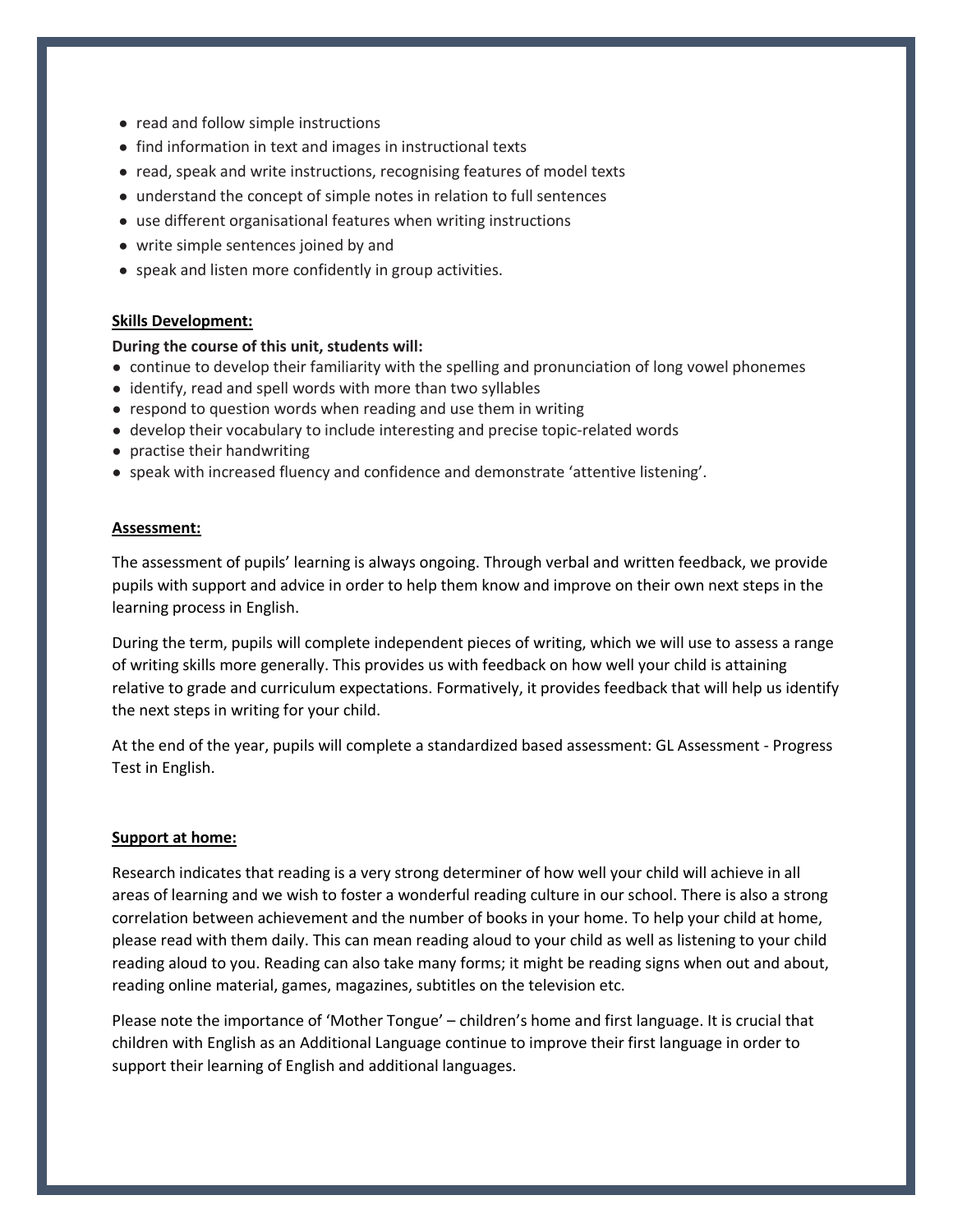Children also need to learn their spellings (or sounds) daily and then continue to revise them after any spelling assessments or dictations to ensure they have embedded an ever increasing number of spelling



# Maths

# **Unit 1**

During our first unit of learning, covering most of the first half term, we will work on number and problem solving, focusing on the place value of each digit in a number. Children will be extending their understanding of number up to 100.

# **Learning Objectives:**

# **Place Value**

- Recognise the place value of each digit in a two-digit number (tens, ones).
- Identify, represent and estimate numbers using different representations, including the number line.
- Compare and order numbers from 0 up to 100 using > < and = signs.
- Read and write numbers to at least 100 in numerals and in words.
- Use place value and number facts to solve problems.

# **Support at home**

- Ask your child to read house numbers, car number plates, contents information on packaging and so on.
- Look out for numbers between 10 and 99 and talk about how many tens and how many ones there are. For example, 57 has 5 five tens (fifty) and 7 ones (seven)
- Ask your child what is 1, 10 or 100 more or less than a number they have noticed.

# **Unit 2**

During our second unit, we will continue to work on number and use this to help us with addition and subtraction. Children will be extending their understanding of number sense and mental methods, using this to help them solve problems. This unit will start just before half term and continue into the next.

# **Learning Objectives:**

# **Addition and Subtraction**

- Partition all numbers to 20 into pairs and record related addition and subtraction facts.
- Find pairs of multiples of 10 with a total of 100
- Find 1 more/less and 10 more/less than a given number up to 100.
- Add four or five one-digit numbers together.
- Add and subtract ones.
- Add and subtract tens.
- Add and subtract two 2-digit numbers
- Use the inverse to check answers.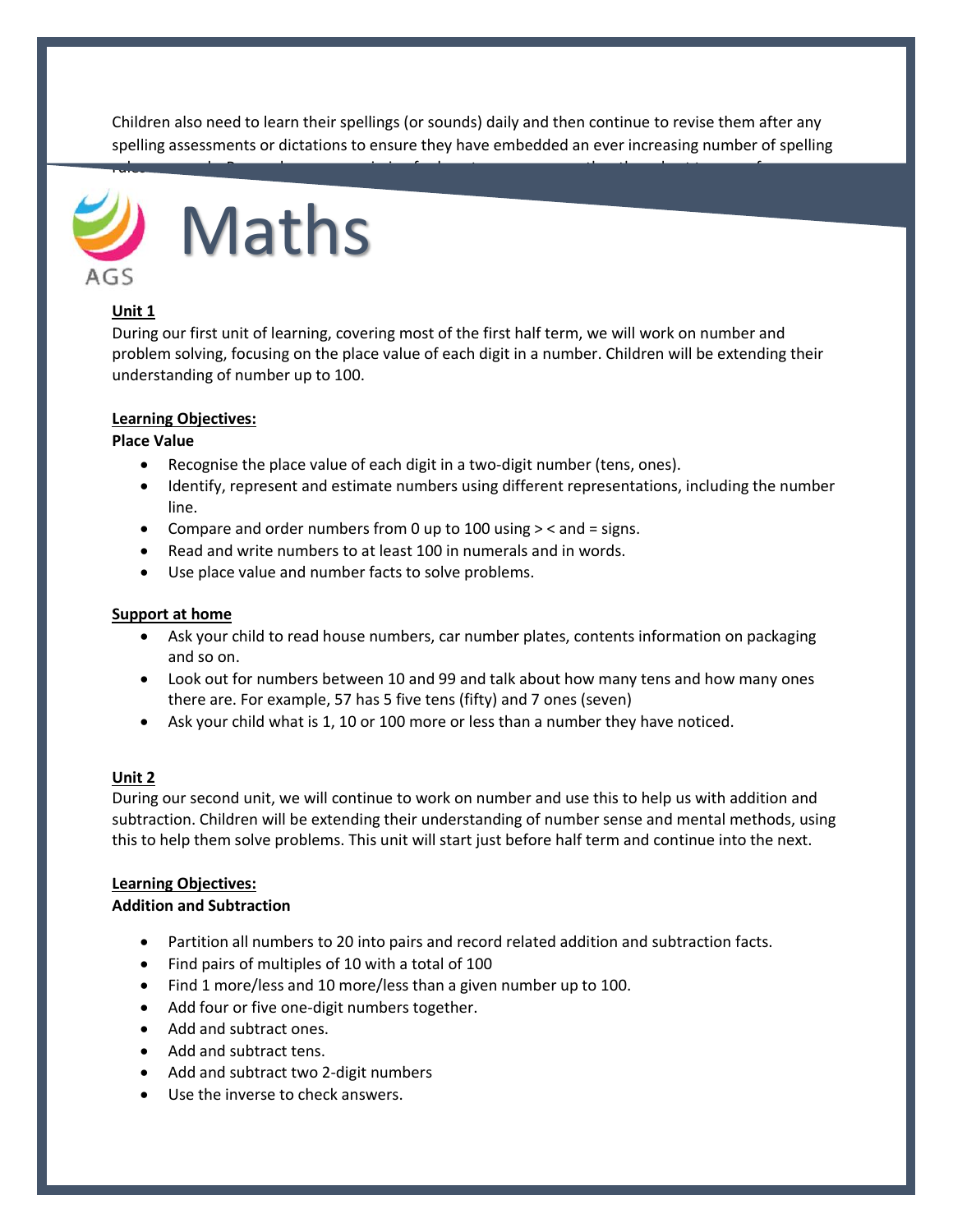Understand that addition can be done in any order, but subtraction cannot.

#### **Support at home**

- Practise number bonds to 20 and 100 (with multiples of ten) whilst driving in the car. Call out a number and ask your child to repeat the pair to make 20. For example, 13 and 7.
- Practise partitioning 2-digit numbers that you see on houses or number plates.
- When at the supermarket, look at the amounts in packets and ask your child questions such as 'What if there was one more? One less? 10 more? 10 less? to 20, 30, 40 more or less.
- Encourage your child to count forwards or backwards in tens to find the answer.

#### **Unit 3**

During our third unit, we will work on money. This unit will be taught over a period of approximately 2 weeks. Students will be introduced to American currency using dollars and cents.

#### **Learning Objectives:**

- Recognise the value of different coins.
- Find totals and the coins and notes required to pay a given amount.
- To work out change.

# **Support at home**

- Ask your child to read prices of items in shops (even though this will be in Omani Rials, it just gets them looking at the prices and how money is written).
- Ask your child which coins and notes are needed to make a given amount (this can be done in any currency, if you are on holiday).
- Ask your child to calculate change, by counting on from the total, to the amount given.

# **Unit 4**

In the final unit of the term, we will work on multiplication and division. This will continue into the following term.

#### **Learning Objectives:**

- Understand multiplication as repeated addition and use the X sign.
- Understand multiplication as describing an array.
- $\bullet$  Understand division as grouping and use the  $\div$  sign.
- Understand that division can leave some left over.
- Count in  $2's$ ,  $3's$ ,  $4's$ ,  $5's$  and  $10's$ .
- To recall multiplication and division facts for the 2, 3, 4, 5, and 10 times tables.
- Double and half 2-digit numbers.

#### **Support at home**

 An array is when something is organised into rows and columns to be counted more easily. For example, a 2 × 3 array might look like: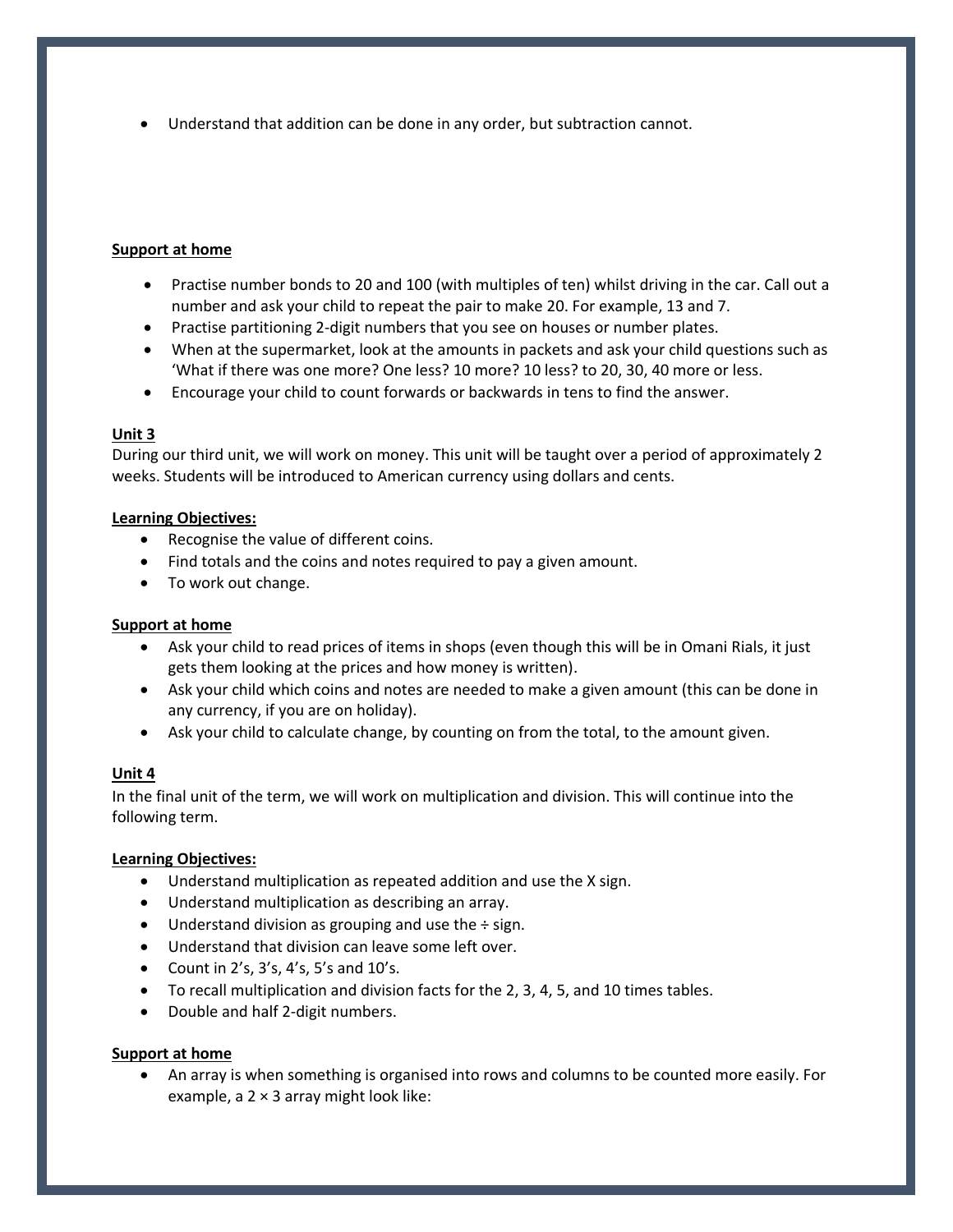

where we could count the number of squares in the following ways:

 $2 \times 3$ , or  $3 + 3$ , or  $2 + 2 + 2$ 

- Organise items into arrays to support counting in groups of 2, 3, 4, 5 or 10.
- If you buy something in large quantities, encourage putting them into groups for division. 'There are 24 sweets, let's put them in groups of 3. How many groups are there?' Ask your child to occasionally write the number sentence for the calculation.  $24 \div 3 = 8$  (in each group)
- Look for quantities of more than 10 and ask questions such as 'What if we had double? How many (or much) would we have?'

#### **Assessment**

The assessment of pupils' learning is always ongoing. Through verbal and written feedback, we provide pupils with support and advice in order to help them know and improve on their own next steps in the learning process in Maths.

At the end of every unit, pupils will be assessed against the learning objectives for that unit. However, pupils will continue to be assessed against these objectives and particularly the objectives they are finding more difficult, throughout the year. Parents will be given feedback on objectives that need more practise at home, through the parent consultation and reporting cycle.

At the end of the year, pupils will complete a standardized based assessment: GL Assessment - Progress Test in Maths.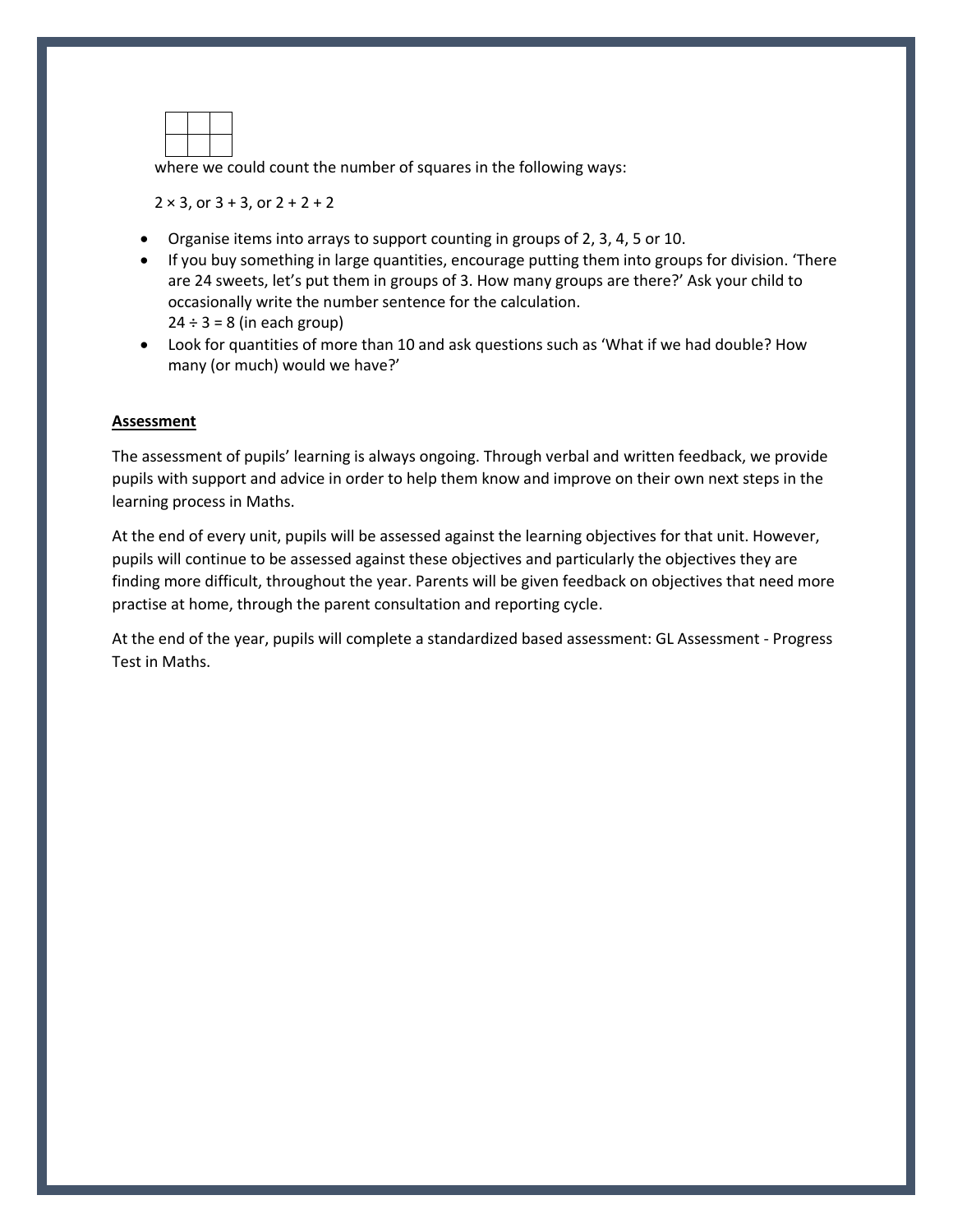

# **Unit 1**

The first unit, which will be taught over the first half term is called 'Light and Dark'.

This unit teaches the students to recognise that they need light in order to see things and that dark is the absence of light. They can notice that light is reflected from surfaces and that light from the sun can be dangerous but that there are ways to protect their eyes. Also they will study shadows, how they are formed when the light from a light source is blocked by an opaque object.

# **Learning objectives**

- Understand that darkness is when there is no light
- Identify sources of light
- Know the difference between artificial and natural light
- Understand that some objects reflect light

# **Support at home**

Light and shadow play is an amazing way for children to explore the world around them and it can easily be accomplished in the classroom or at home. See what happens on a sunny day when your child steps outside on the pavement and they see their shadow. Hand your child a flashlight and see if they can test objects and use new vocabulary such as translucent, opaque or transparent.

# **Unit 2**

The second unit, which will be taught over the second half of the term is called 'Electricity'. This unit teaches the student about the nature of electricity and has cross curricular links with our IPC unit.

# **Learning objectives**

- Know what electricity is and the materials that are good conductors
- Identify what items use electricity
- Be aware that there are different types of batteries
- Understand the dangers of electricity
- Complete a simple circuit
- Understand a switch creates a break in the circuit
- Explain their understanding

This topic provides the opportunity for learners to understand the uses and dangers of electricity. How electricity is a secondary energy source that is made from primary sources such as, coal, gas, wind, solar and more. They will learn about materials that are good and bad conductors of electricity as well as having the opportunity to make a circuit.

# **Support at home**

It is important that children are taught about the dangers of electricity from an early age. Young school age children are beginning to understand the uses and dangers of electrical power. Letting them plug in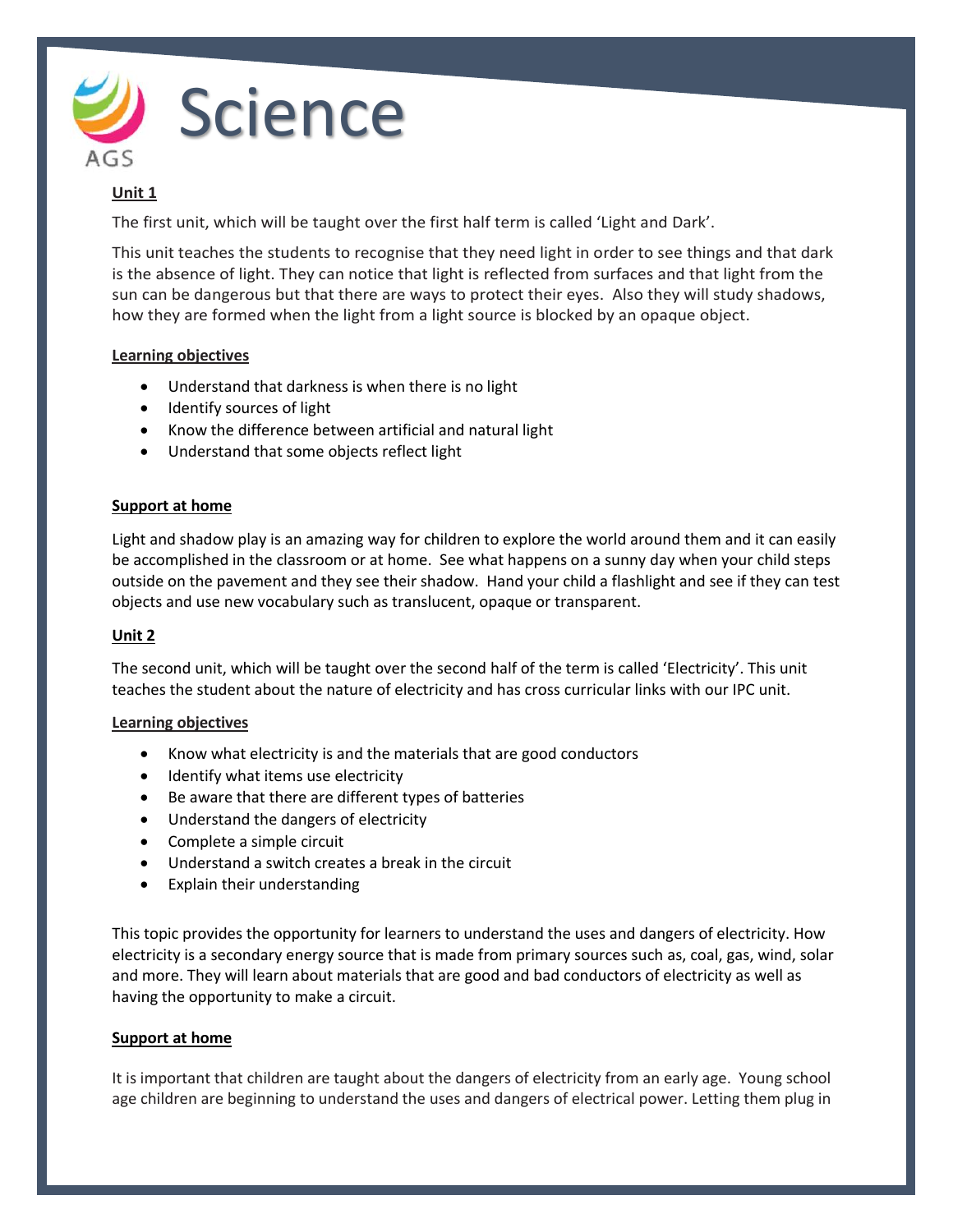and use lamps and certain electrical appliances and tools is fine as long as they are in good repair.

At this age, children become fascinated with all sources of power. This is a good time to help them learn about the various ways electricity is produced, and about ways to conserve electricity. Finding ways to save energy can become a fun family project!

#### **Assessment**

The assessment of pupils' learning is always ongoing. Through verbal and written feedback, we provide pupils with support and advice in order to help them know and improve on their own next steps in the learning process in Science.

At the end of every unit, pupils will be assessed against the learning objectives for that unit. However, pupils will continue to be assessed against these objectives and particularly the objectives they are finding more difficult, throughout the year. Parents will be given feedback on objectives that need more practise at home, through the parent consultation and reporting cycle.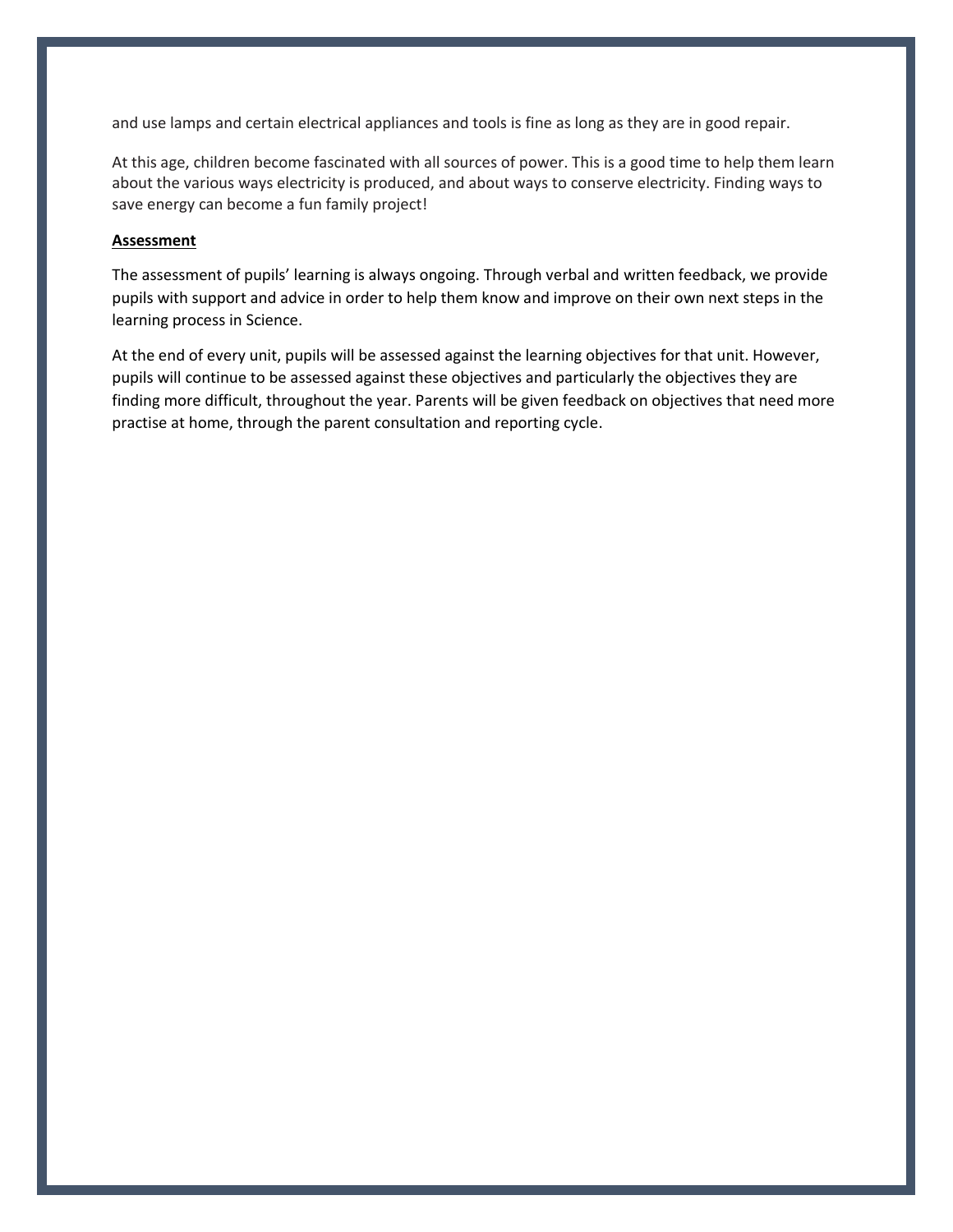

The International Primary Curriculum units for the first half term are *Brainwaves* and *We Are What We Eat.*

#### **Unit 1**

#### **Brainwaves**

Brainwaves is used as an introduction to the IPC curriculum and is taught over the first four weeks of the term. It deals with understanding how our brains work, and our different approaches to learning.

In this unit, children will:

- Know that they can affect the quality of their own learning
- Know about some of the recent evidence and research into the brain and learning
- Be able to apply these theories to their own learning and reflect on their importance

#### **Support at home**

Talk to children about how they like to learn and what kind of learning suits them best. For example, they may prefer to learn by doing something practically, or by watching a video. Some children prefer to move around while learning, or to have background noise. These preferences can be taken into account whilst children are doing homework. Share your own preferred styles of learning, which may be different to your child's.

During this unit, we also talk about the importance of sleep, drinking water, and a healthy diet for keeping your brain healthy. This can be reinforced at home. Ensure that your child is getting 10-12 hours of sleep, eating a balanced diet, and drinking water, including providing them with a reusable water bottle to bring to school.

#### **Unit 2**

# **We Are What We Eat**

We Are What We Eat will be taught for the remainder of the half term. This unit deals with food, and the role it plays in our lives and cultures, allowing us to keep in good health, and as a way of celebrating events. The unit finishes with a class trip where children can learn about how a commercial kitchen works, and with children sharing food from their own home countries.

The unit will be taught cross-curricular.

In Art, children will:

- Know about some of the forms used by artists in their work
- Be able to use a variety of materials and processes
- Be able to comment on works of art
- Understand that the work of artists can be seen in a wide variety of places and situations In Geography, children will: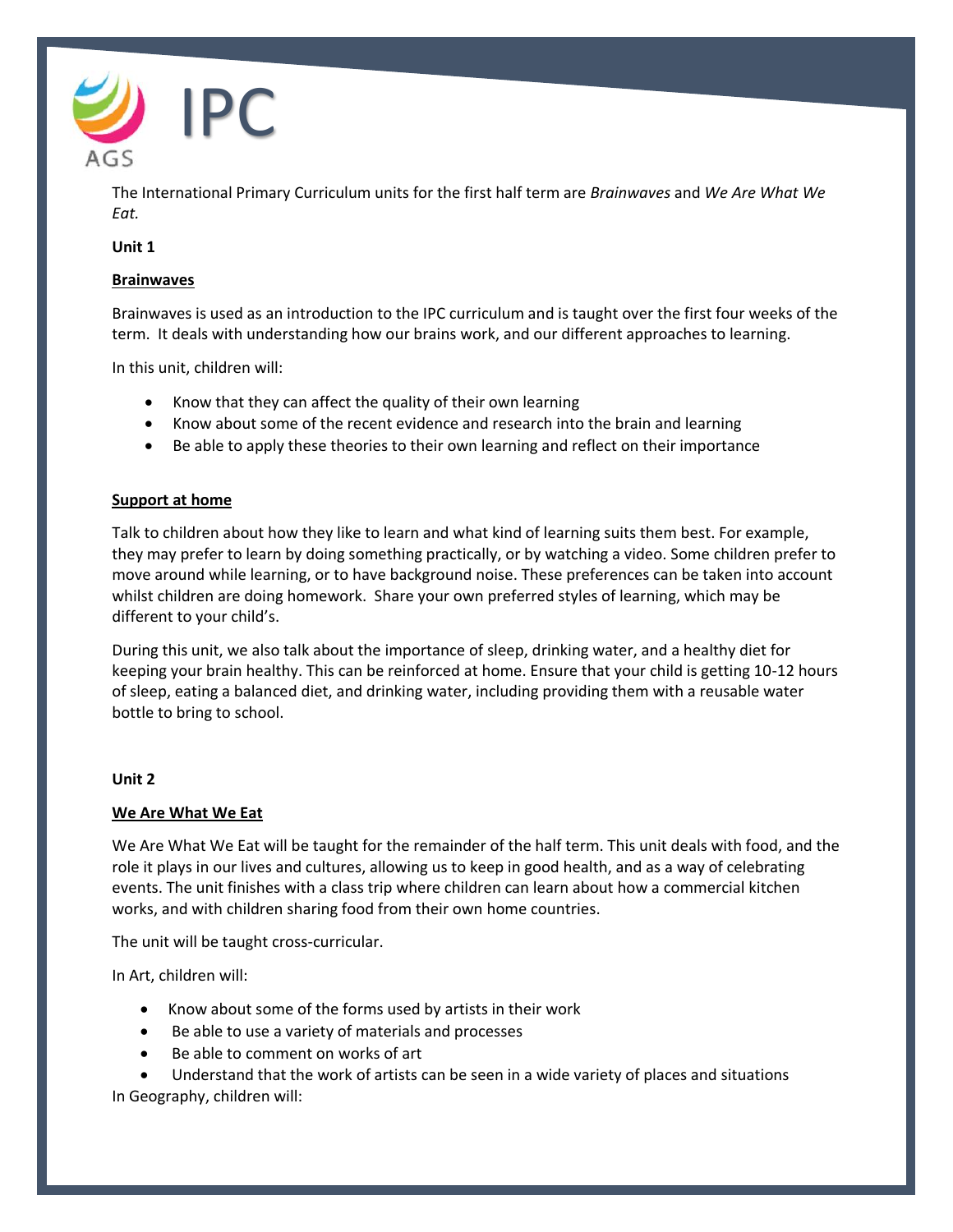- Know about similarities and differences between different localities
- Know about the weather and climatic conditions in particular localities and how they affect the environment and the lives of people living there
- Know that the world extends beyond their own locality and that the places they study exist within a broader geographical context
- Be able to use maps at a variety of scales to locate the position and simple geographical features of the host country and their home country
- Be able to use secondary sources to obtain simple geographical information
- Be able to communicate their geographical knowledge and understanding in a variety of ways

In History, children will:

- Be able to ask and answer questions about the past
- Be able to identify differences between their own lives and those of people who have lived in the past
- Be able to find out about aspects of the past from a range of sources of information
- Be able to communicate their historical knowledge and understanding in a variety of ways

In International Learning, children will:

- Know that children within the class and school have different home countries
- Know the names and approximate locations of the home countries of children within the class (and/or school)
- Know about some of the similarities and differences between the lives of children in the different home countries and in the host country
- Be able to respect one another's individuality and independence
- Be able to work with each other where appropriate
- Know about the importance of exercise and healthy eating

In Society Learning, children will:

- Know some of the rules of groups to which they belong
- Know about some major celebrations including some in the host country
- Understand that they belong to a number of groups (e.g. family, school, nation)

In Technology, children will:

- Be able to plan what they are going to make
- Be able to describe their plans in pictures and words
- Be able to use simple tools and materials to make products
- Be able to choose appropriate tools and materials for their tasks
- Be able to comment on their own plans and products and suggest areas of improvement
- Be able to comment on the usefulness of products in everyday use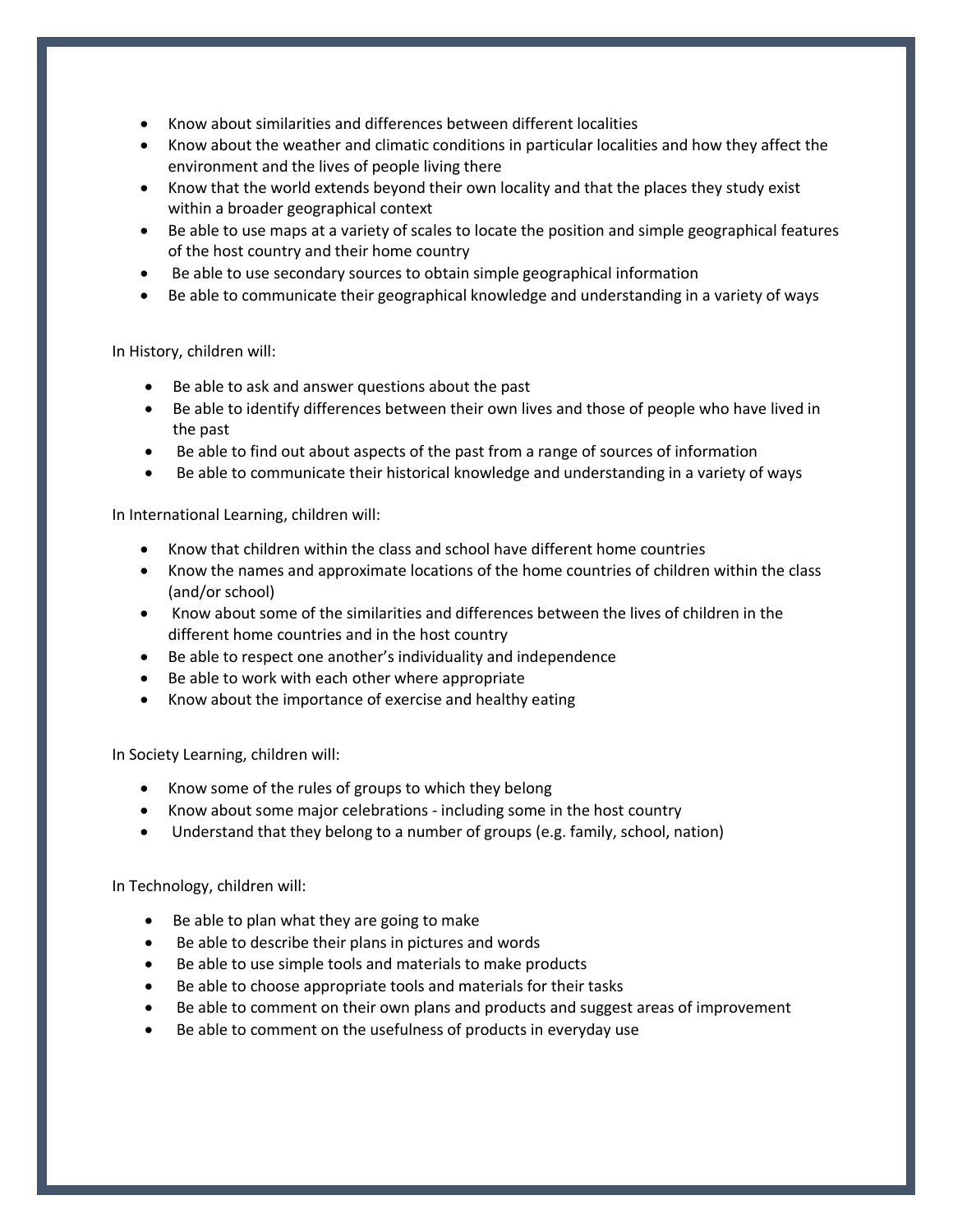#### **Support at Home**

Talk to children about their home country and countries where they have lived or visited, and where the food comes from. Is it different depending on the weather in the country? Talk about food when you grew up and how it has changed, and if possible, provide opportunities for children to talk to the older generation, for example grandparents, about how food has changed over their lifetime. For example, foods from different countries may have become more readily available.

Provide opportunities for children to help with preparing and shopping for their own food, and if possible, opportunities to visit coffee shops or restaurants. Talk to children about where this food comes from and how it is prepared.

Finally, talk about the importance of healthy food and drinking water, and eating foods from different groups: protein, carbohydrates, dairy and alternatives, and fruit and vegetables.

#### **Unit 3**

The IPC unit for the second half term is 'It's Shocking'.

This unit deals with electricity, what it is, and how we use it in our everyday lives. The unit is cross curricular and will have strong links to the Science curriculum.

In History, children will:

- Be able to ask and answer questions about the past
- Be able to identify differences between their own lives and those of people who have lived in the past
- Be able to find out about aspects of the past from a range of sources of information

In International Learning, children will:

 Know about some of the similarities and differences between the lives of children in the different home countries and in the host country

In History, children will:

- Be able to ask and answer questions about the past
- Be able to identify differences between their own lives and those of people who have lived in the past
- Be able to find out about aspects of the past from a range of sources of information

In Technology, children will:

- Know that products in everyday use have an effect on people's lives
- Be able to use simple tools and materials to make products
- Be able to choose appropriate tools and materials for their tasks
- Be able to comment on their own plans and products and suggest areas of improvement
- Be able to comment on the usefulness of products in everyday use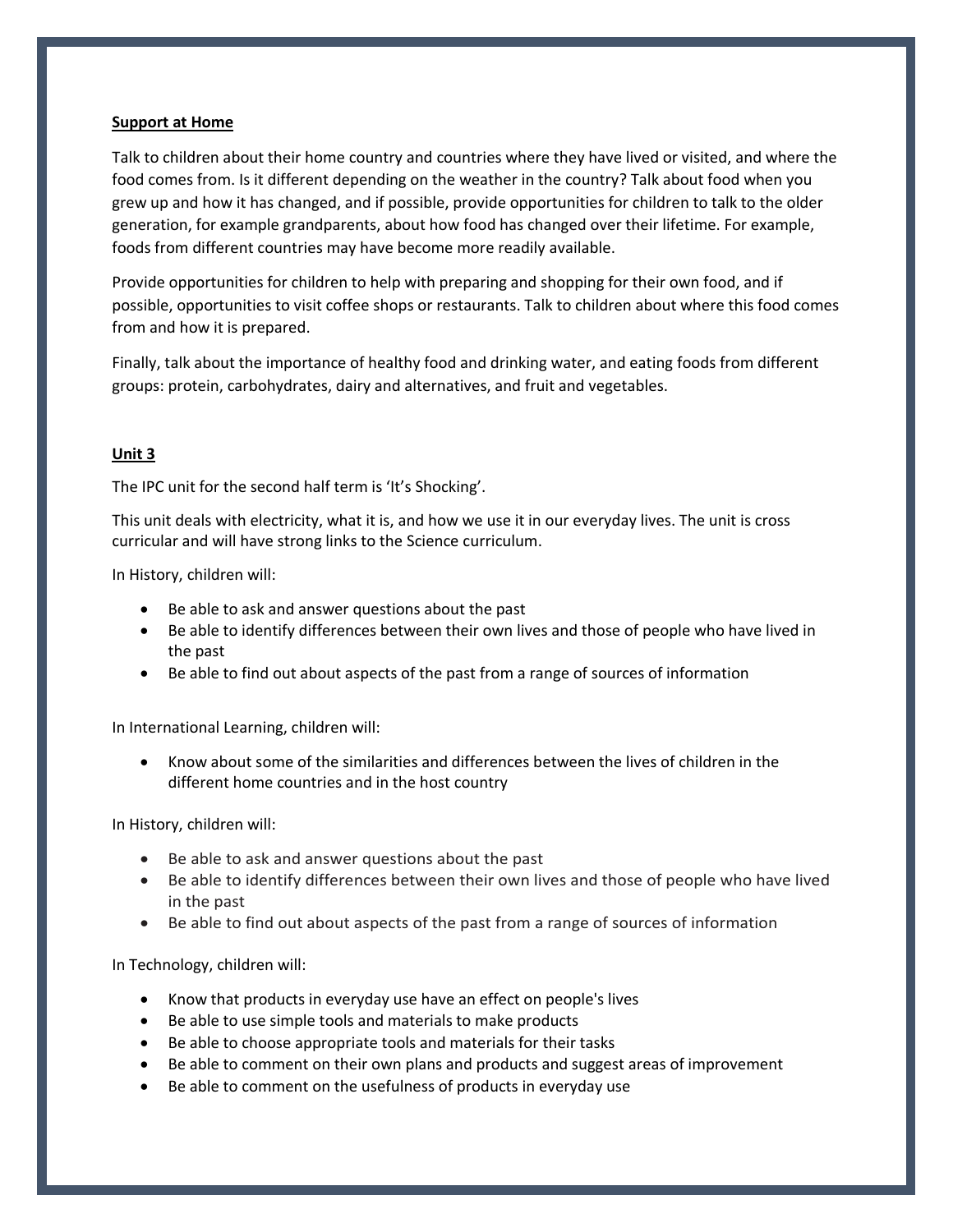#### **Support at home**

Show your child different electrical items at home. Talk about how they are powered. Some may use batteries, or some may be powered by mains electricity. Children may not realise that things they use every day, such as the lights, AC, fridge and car need electricity to work. You will also be asked to send in a battery powered toy to school, so that children can investigate the different types of battery and the different effects that the toys create.

Talk to your child about what they think electricity is and where it comes from. Try to discuss their ideas, and if possible, show them wires or electrical circuits.

Discuss the times before electricity, and what people used to do in those times. Try to help your child to understand that this was more than 200 years ago, so even their older relatives will not remember it! You can also talk about how toys and electrical items have developed over the years, and items that we take for granted such as iPads did not exist when you were young.

Finally, you can talk about how not every country has good access to electricity like we have in Oman. You may have even visited a country where some places have poor access to electricity or frequent power cuts. You can also help children learn how to save electricity, for example by turning off the light when they are not in a room, or by turning off a device when they are not using it.

#### **Assessment**

The assessment of pupils' learning in all units is always ongoing. Through verbal and written feedback, we provide pupils with support and advice in order to help them know and improve on their own next steps in the learning process for all areas of the International Primary Curriculum.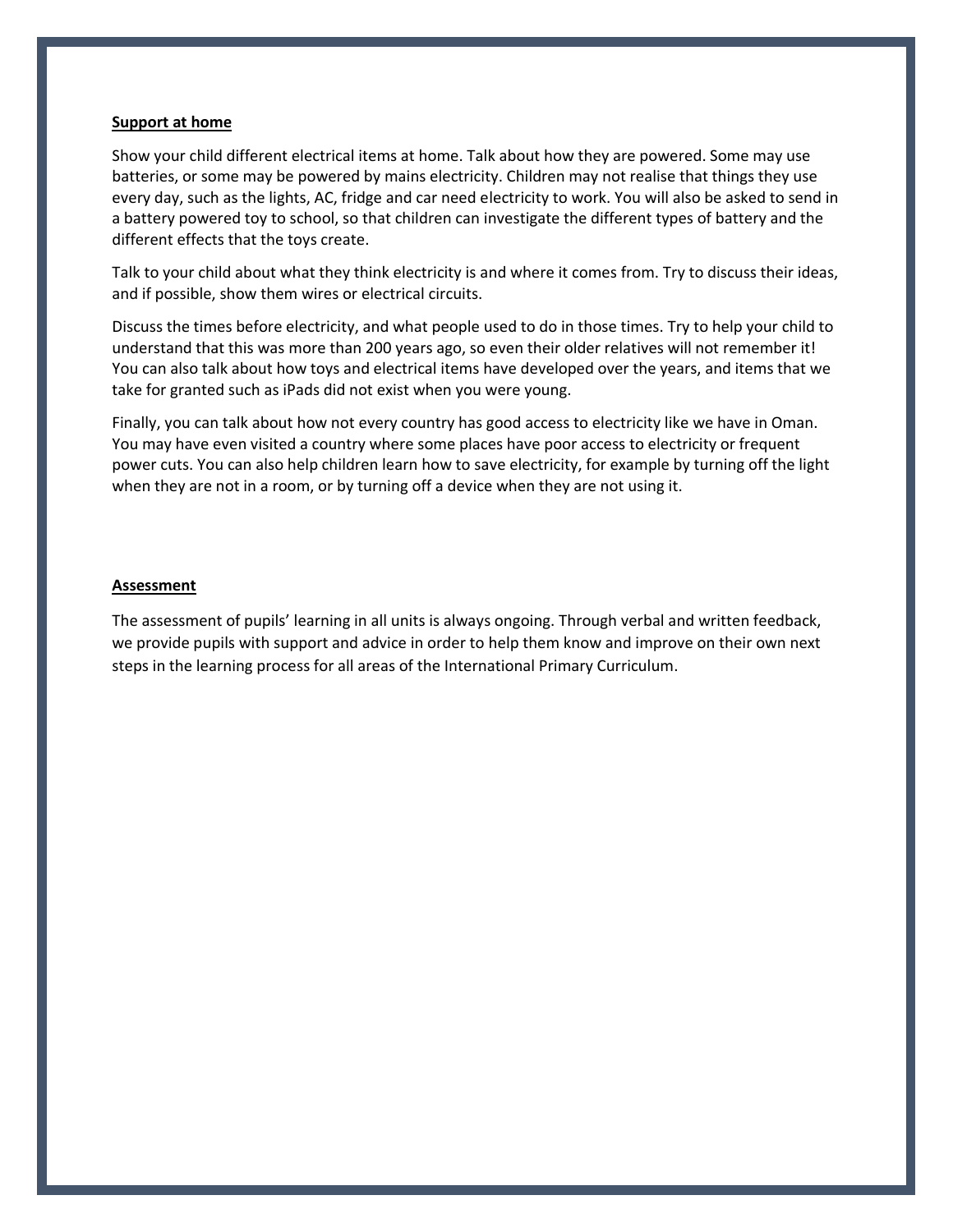

This term the students of Grade 2 will study art through the IPC units, 'We are what we eat' and "It's Shocking (Electricity)". They will focus on the healthy food and fruits and representing a lightening storm using artistic techniques.

# **Aims and Objectives:**

# **By the end of the unit, students will be able to:**

- Know about some of the forms used by artists in their work
- Use a variety of materials and processes.
- Comment on works of art
- Understand that the work of artists can be seen in a wide variety of places and situations

# **Skills Development**

# **During the course of this unit, students will:**

- Find examples of artists' work that has used food as a stimulus. This should include the work of Giuseppe Arcimboldo the Italian artist who created faces from fruit and vegetables.
- Draw faces using different shapes of fruits.
- Draw fruits basket (still life).
- Draw splashes of paint using a Thread
- Draw splashes of paint using a straw
- Draw a lightning storm

# **Support at home:**

To help your child enrich their artistic lives at home, you can support by:

- Helping your child with pencil grip and to control the pencil with increasing control.
- solidifying infill shapes with colour pencils and producing a range of colour tones.
- creating more artistic activities with your child and encourage them to practice more on the lesson we have covered in class in order to maximize the quality of their skills.